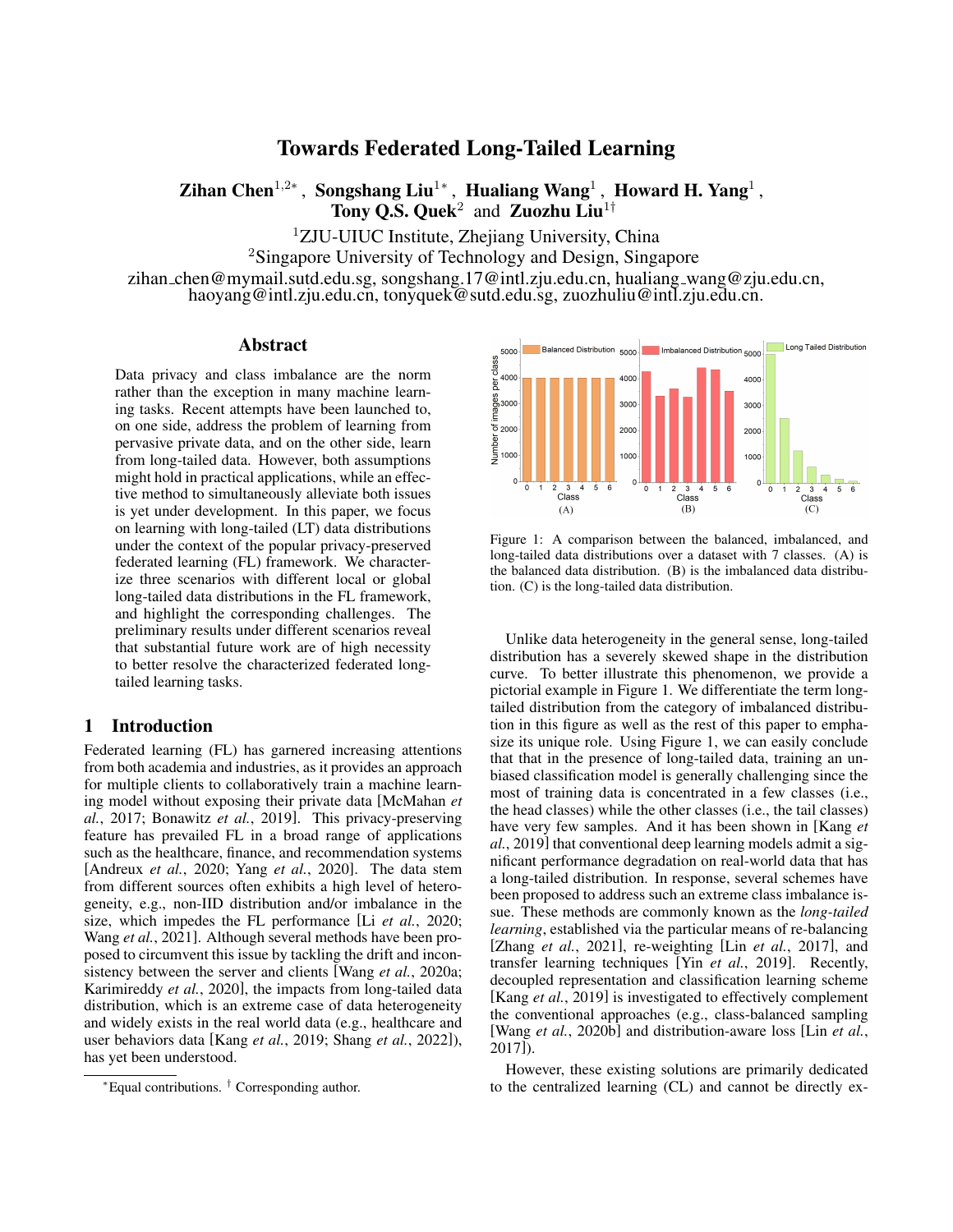tended to the FL settings. Specifically, due to the distributed nature of the local data, it is much more difficult to train an unbiased model with the existence of long-tailed data in FL systems. Additionally, the limited local dataset sizes of the local clients as well as the inherent data heterogeneity in FL also constrain the applicability of the approaches developed in the scenarios of CL [Yoon *et al.*[, 2020\]](#page-6-7).

We refer to the FL task with long-tailed data as the *federated long-tailed learning.* Note that long-tailed data distribution may exist in both the local and global level, leading to different challenges during the training procedure. Particularly, the long-tailed data distribution presents an obvious characteristic on the head and tail over different classes (See Figure [1](#page-0-0) (C)). In FL systems, different clients could have different long-tailed properties and the overall (global) data distribution would also be balanced or imbalanced in different networks. The distribution of the real-world datasets is closely related to the user habits and geo-locations, such as the image recognition datasets of the natural specifies (e.g., iNaturalist [\[Van Horn](#page-6-8) *et al.*, 2018]) and the landmarks (e.g., Google Landmarks [\[Weyand](#page-6-9) *et al.*, 2020]). Such datasets would have a strongly geographical-dominated long-tailed distribution, and more importantly, images from different clients (in different locations) would present different distributional statistics. It would be more challenging to train models with good generalization on different local long-tailed data distributions than the single-distribution case.

Motivated by the aforementioned issues and the intrinsic properties of federated long-tail learning, the present paper gives a comprehensive analysis to the effect of long-tailed data on both the local and global level of FL, as well as the consequent challenges. In addition, numerical results in different settings are also provided to demonstrate the influence of long-tailed data distribution. Based on this, several future trends and open research opportunities are also discussed.

## 2 Problem Formulation of Federated Long-Tailed Learning

In this section, we will systematically characterize the Federated Long-Tailed (F-LT) learning problem, with the main difference lies at the distributions of the local data in each FL client and the aggregated global data distributions. The challenges under each setting are also discussed in detail.

#### 2.1 Local and global data distribution

Consider an FL system with  $N$  clients and an  $M$ -class visual recognition dataset for classification problems, where  $\mathcal{D}_k$  represents the local dataset for client k. Let  $n_k$  denote the size of the local dataset for client k (i.e.,  $|\mathcal{D}_k|$ ), and  $n_k^{(i)}$  $k^{(i)}$  denote the number of data samples of class i in  $\mathcal{D}_k$ , i.e.,  $n_k = \sum_{i=1}^M n_k^{(i)}$ 

 $\frac{u}{k}$ . For a given client k, we shall define the *local data distribution* as

$$
\mathbf{p}_k = [\frac{n_k^{(1)}}{n_k}, \dots, \frac{n_k^{(j)}}{n_k}, \dots, \frac{n_k^{(M)}}{n_k}], \tag{1}
$$

where  $\frac{n_k^{(j)}}{n_k}$  denotes the ratio of the j-th class over the corresponding local dataset size of client  $k$ .

Note that in a typical FL system, the global server does not hold any data. To better capture the overall data distribution from the system level, we define the *global data distribution* as the distribution of the aggregated dataset from all clients in the system, which is denoted by

$$
\mathbf{p}_{\mathrm{G}} = [\frac{\sum_{k=1}^{N} n_{k}^{(1)}}{|\mathcal{D}|}, \frac{\sum_{k=1}^{N} n_{k}^{(2)}}{|\mathcal{D}|}, \dots, \frac{\sum_{k=1}^{N} n_{k}^{(M)}}{|\mathcal{D}|}], \quad (2)
$$

where  $|\mathcal{D}| = \sum_{k=1}^{N} n_k$  is the total number of samples in the FL system.

Based on these two length- $M$  vectors  $\mathbf{p}_k$  and  $\mathbf{p}_G$ , we can illustrate and analyze the distributional statistics of the long-tailed data from both the local and global perspectives. Specifically, the metric *imbalance factor* (IF) [\[Zhou](#page-6-10) *et al.*, [2020;](#page-6-10) Kang *et al.*[, 2019\]](#page-5-5) could be used to measure the degree of long-tailed data distribution. Given the local data distribution vector, the local imbalance factor for client  $k$  is calculated by

$$
\text{IF}_{\text{L}}^{(k)} = \frac{\max_{j} \{n_k^{(j)}\}}{\min_{s} \{n_k^{(s)}\}}.
$$
\n(3)

Similarly, the global imbalance factor shall be denoted as

IF<sub>G</sub> = 
$$
\frac{\max_j \{\sum_{i=1}^N n_i^{(j)}\}}{\min_s \{\sum_{i=1}^N n_i^{(s)}\}}.
$$
 (4)

#### 2.2 Local and global long-tailed data distribution

Note that either  $\text{IF}_{\text{L}}^{(k)}$  or  $\text{IF}_{\text{G}}$  would be a large number in realworld datasets, which indicates that the long-tailed data distribution may exist in either the local side or global side. For example, the local medical image datasets in hospitals in a big city might follow long-tailed local distributions, while the aggregated city-level global dataset might be long-tailed or non long-tailed. Therefore, considering the relations and differences between the local and global data distributions, we would categorize the federated long-tailed learning tasks into the following three types:

- Type 1: Both the local and global data distribution follow the same long-tailed distribution. In a homogeneous network, local data from all the clients follow the same distribution. In such a case, if the local data distribution has the long-tail characteristic, then the global data distribution would also be an identical long-tailed distribution.
- Type 2: Global data distribution is long-tailed, while local data distributions are diverse, and not necessarily long-tailed. Local data of different clients in a heterogeneous network would be typically non-IID, where the pattern of the local data distribution would be rarely identical. Given a global long-tailed data distribution, the local data distributions of different clients could be long-tailed, imbalanced or balanced.
- Type 3: All or a subset of local clients have longtailed data distributions, but the global data follows a non long-tailed distribution (e.g., balanced distribution over all classes). In the case that the global data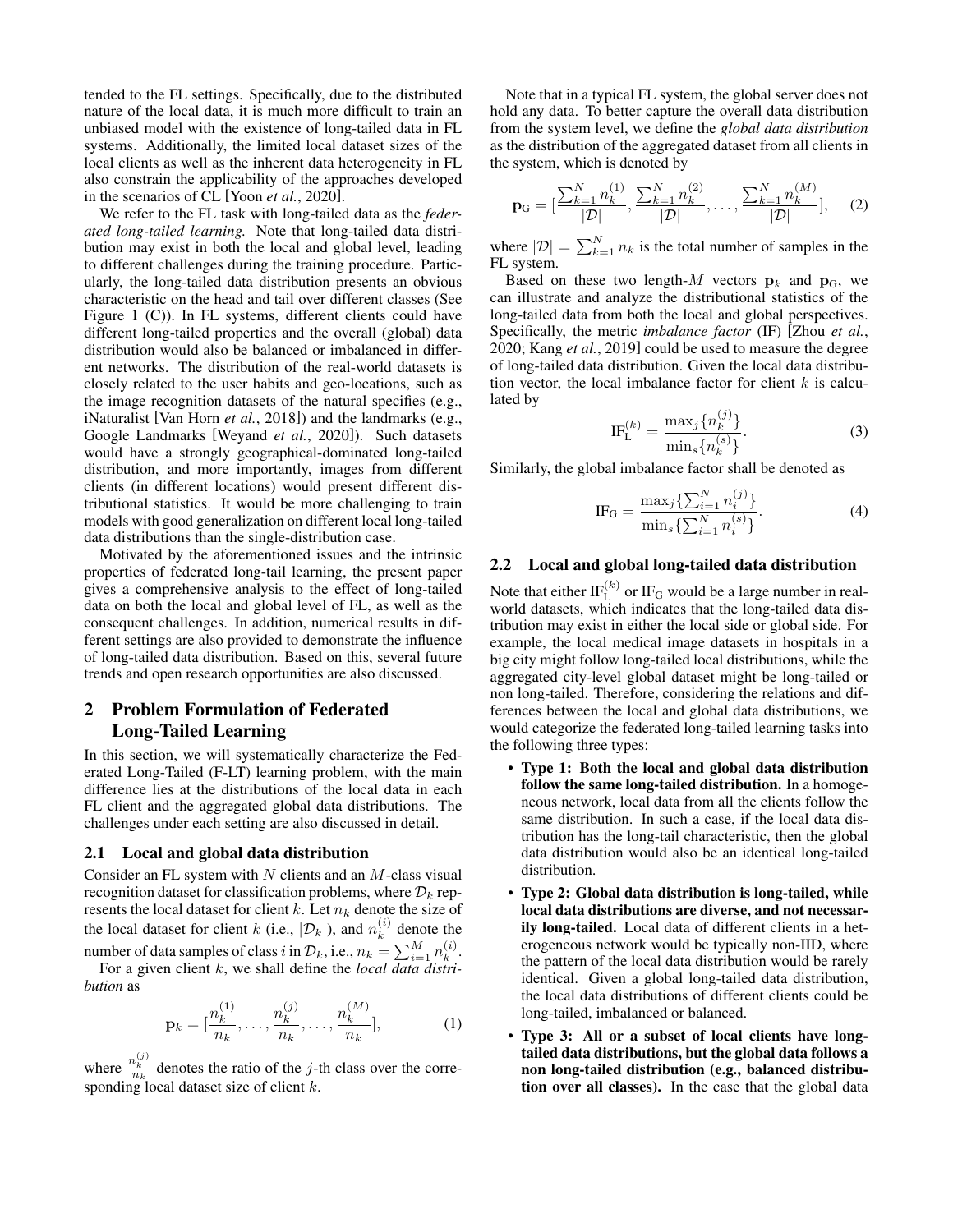<span id="page-2-0"></span>

Figure 2: An example of the data distributions for the summarized three types in a 20-clients FL system. The first row is the global data distribution in the corresponding type, with a colorbar in the right indicating the number of data samples in each class. Each sub-colorbox represents the number of data samples of each class across all clients.

<span id="page-2-2"></span>

| Global data distribution | Local data distributions | Objective of learning tasks      | <b>Datasets</b>          |
|--------------------------|--------------------------|----------------------------------|--------------------------|
|                          | Identical long-tailed    |                                  | Long-tailed datasets     |
| Long-tailed              | distributions            | Learn a good global model        | $(e.g., CIFAR-10-LT)$    |
|                          | Long-tailed/Imbalance/   |                                  | Long-tailed datasets     |
|                          | Balanced distibution     | Learn multiple good local models | $(e.g., CIFAR-10-LT)$    |
|                          | Diversified long-tailed  |                                  | <b>Balanced datasets</b> |
| Non long-tailed          | distributions            | Learn multiple good local models | $(e.g., CIFAR-10)$       |

Table 1: A taxonomy of long-tailed data distribution in FL. The objectives and potential datasets for the corresponding cases in federated long-tail learning are also provided.

distribution is non long-tailed, the pattern of the local long-tailed data distributions of different clients would be diverse (i.e., different clients are supposed to keep different head and tail classes.).

Incorporating the data heterogeneity (i.e., the non-IID and imbalanced dataset size), the overall three cases represent all possible scenarios of long-tailed data in a typical FL system. As illustrated in Figure [2,](#page-2-0) we provide an example of the summarized three types for better visualization of the local and global distributions in federated long-tailed learning.

#### <span id="page-2-1"></span>2.3 Objective of learning tasks and potential approaches

With the existence of long-tailed data distributions in FL systems, different cases would bring different challenges to the distributed learning process. We will discuss the characterized three types one by one respectively.

In the first type of long-tailed data distribution, local and global data distributions share the same statistical characteristics. A single well-trained global model has the potential to be well generalized over the local data from different clients in FL systems. As the long-tailed distributions of all clients are the same, one classifier trained for long-tailed data could be applicable for all clients. Nevertheless, potential issues may arise due to the limited local dataset sizes.

In the remaining two types, a single distribution could not cover all possible distributions of the clients in the FL system. Conventional approaches for long-tail learning for a single long-tailed distribution may fail to tackle such diversity issues. We shall consider different learning objectives for different cases of local and global data distributions. Specifically, different local clients could have vastly diverse distributions (e.g., long-tailed and non long-tailed), and the global and local data distributions would be different. Thus, it is necessary to train multiple models to address such discrepancies of data distributions.

Recall that, in the context of the personalized federated learning (PFL) [Tan *et al.*[, 2022\]](#page-6-11), personalized models for each client are trained, as one global model cannot be well generalized to diverse local clients. It would be natural to regard PFL as a key ingredient to tackle such diverse data distribution issues in these two scenarios. For example, a popular solution of PFL is to decouple the local model into base layers and personalization layers [\[Arivazhagan](#page-5-7) *et al.*[, 2019\]](#page-5-7). Recent works in the centralized long-tail learning demonstrate that decoupling the representation learning and classifier learning with a re-adjustment on classifier could effectively improve the performance [Kang *et al.*[, 2019;](#page-5-5) Zhou *et al.*[, 2020\]](#page-6-10). Such similar decoupling approaches on model parameters would intuitively make PFL approaches to complement the federated long-tail learning.

From a more general explanation, the key idea of the PFL is to find a good trade-off to balance the global shared knowledge and the local task-specific knowledge for personalized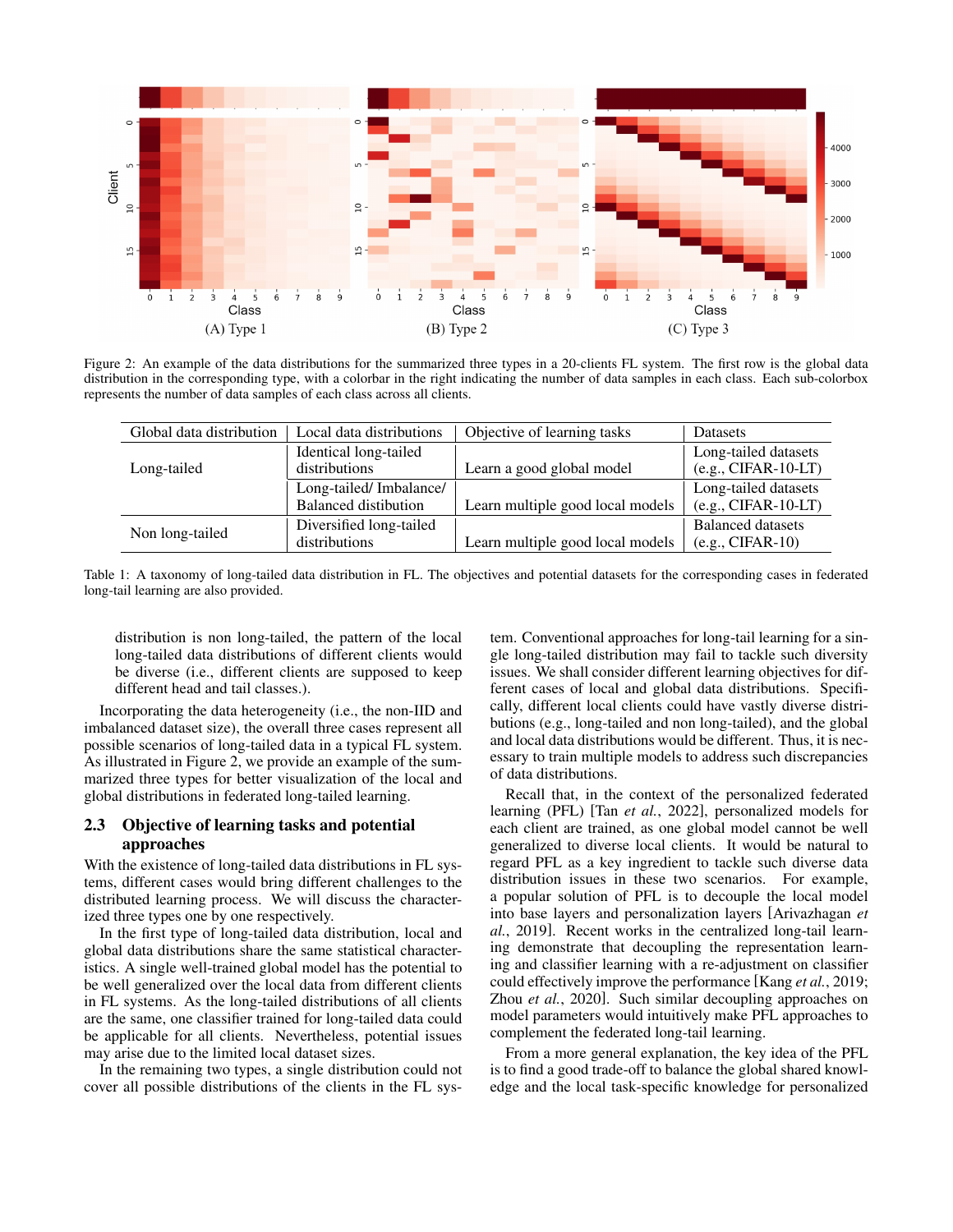local training. Such a learning procedure could be applied to learn unbiased long-tail classifiers with a good generalizable representation. Moreover, multi-task learning (MTL) [Smith *et al.*[, 2017\]](#page-6-12), clustering [\[Ghosh](#page-5-8) *et al.*, 2020] and transfer learning approaches [Gao *et al.*[, 2019\]](#page-5-9) could also have the potential to be applied to cross-device long-tail learning in FL, which shall be discussed later in detail (See Sec. [4\)](#page-4-0).

# 3 Benchmarking the Federated Long-Tailed Learning

To the best of our knowledge, the long-tailed learning in the context of FL has been rarely explored. In this section, we will give a summary on the datasets and the corresponding federated partition approaches. Recent works on long-tail learning in both centralized and federated scenarios will then be discussed. At last, we would give a brief comparison on the two typical long-tailed data settings.

#### 3.1 Datasets and partition methods

Datasets In a centralized paradigm for visual recognition tasks, there are mainly two types of dataset benchmarking for long-tailed study. The first type is the long-tailed version of image datasets modified with synthetic operation, such as exponential sampling (CIFAR10/100-LT [Cao *et al.*[, 2019\]](#page-5-10)) and Pareto sampling( ImageNet-LT [Liu *et al.*[, 2019\]](#page-5-11), Places-LT [Liu *et al.*[, 2019\]](#page-5-11)). They are shaped/sampled from the existing balanced dataset and the degree of the long-tail could be controlled with an arbitrary imbalance factor  $IF_G$ . Second type is the real-world large scale datasets with a highly imbalanced label distribution, like iNaturalist [\[Van Horn](#page-6-8) *et al.*, [2018\]](#page-6-8) and Google Landmarks [\[Weyand](#page-6-9) *et al.*, 2020]. More long-tailed datasets are used in some specific tasks, such as object detection Lvis [Gupta *et al.*[, 2019\]](#page-5-12), multi-label classification VOC-MLT [Wu *et al.*[, 2020\]](#page-6-13) and COCO-MLT [\[Wu](#page-6-13) *et al.*[, 2020\]](#page-6-13).

Partition methods for long-tailed FL To create different federated (distributed) datasets according to the different patterns of local and global data distribution, different datasets and sampling methods are required. Data distributions in Type 1 could be realized by IID sampling on long-tailed datasets. Similarly, Type 2 could be achieved by Dirichletdistribution [Hsu *et al.*[, 2019\]](#page-5-13) based generation method on the long-tailed datasets. Specifically, the degree of the longtail and the identicalness of local data distributions could be controlled by the global imbalance factor  $IF_G$  and the concentration parameter  $\alpha$  respectively. And Type 3 could be realized via the different long-tailed sampling (different head and tail pattern) on the balanced datasets.

### 3.2 Approaches

Centralized long-tail learning In the centralized scenario, long-tailed learning seeks to address the class imbalance in training data. The most direct way is to rebalance the samples of different classes during the model training, such as ROS and RUS [\[Zhang](#page-6-4) *et al.*, 2021], Simple calibration [\[Wang](#page-6-6) *et al.*[, 2020b\]](#page-6-6) and dynamic curriculum learning [\[Wang](#page-6-14) *et al.*, [2019\]](#page-6-14). The balancing ideology could also be implemented in re-weighting and remargining the loss function, such as Focal Loss [Lin *et al.*[, 2017\]](#page-5-6), LDAM Loss [Cao *et al.*[, 2019\]](#page-5-10). These class rebalancing methods could improve the tail performance at the expense of head performance.

To address the limitation of information shortage, some studies focus on improving the tail performance by introducing additional information, such as transfer learning, meta learning, and network architecture improvement. In transfer learning, there have been methods FTL [Yin *et al.*[, 2019\]](#page-6-5) and LEAP [Liu *et al.*[, 2020\]](#page-5-14) transferring the knowledge from head classes to boost the performance in tail classes. In [\[Shu](#page-6-15) *et al.*[, 2019\]](#page-6-15), meta-learning is empirically proved to be capable of adaptively learning an explicit weighting function directly from data, which guarantees robust deep learning in front of training data bias. Recently, some studies design and improve network architecture specific to long-tailed data. For example, different types of classifiers are proposed to address long-tailed problems, such as τ−norm classifier [\[Kang](#page-5-5) *et al.*, [2019\]](#page-5-5) and Causal classifier [Tang *et al.*[, 2020\]](#page-6-16).

Federated long-tail learning Yet, the only one related work on federated long-tail learning [Shang *et al.*[, 2022\]](#page-6-3) utilized classifier re-training to re-adjust decision boundaries, where the discussion is limited within the global long-tailed distribution with local heterogeneity. Methods for other types of local and global data distribution remain to be further explored.

Nevertheless, in the presence of long-tailed data, the discrepancies among local and global data distributions of different clients in the FL system, could be possibly addressed by the techniques in the federated optimization algorithm, such as dynamic regularization [Acar *et al.*[, 2021\]](#page-5-15), diverse client scheduling [Cho *et al.*[, 2022\]](#page-5-16) and adaptive aggregation. In addition, as we discussed previously in Sec. [2.3,](#page-2-1) PFL could be applied in federated long-tailed learning to find a balance between the representation and the classification learning. We shall give a detailed discussion on such explorations to boost the performance of federated long-tailed learning in Sec. [4.](#page-4-0)

Based on the above discussion about the data distribution, datasets and learning objectives, we summarize them into Table [1.](#page-2-2) Note that, the case, where both the local and global data distributions are non-long-tailed, is not listed in this table, as this case is not within the scope of this paper.

### 3.3 Performance comparison

To better illustrate the impacts of the long-tail data distribution, we shall provide some numerical results with different types of long-tailed data distribution in Tables [2](#page-4-1) and [3.](#page-4-2) For all the experiments, we consider a FL with 40 clients. And the non-IID data partition is implemented by Dirichlet distribution. Apart from the basedline FedAvg [\[McMahan](#page-5-0) *et al.*, [2017\]](#page-5-0), the other three FL algorithms are FedProx [Li *[et al.](#page-5-3)*, [2020\]](#page-5-3), CReFF [Shang *et al.*[, 2022\]](#page-6-3) and FedPer [\[Arivazhagan](#page-5-7) *et al.*[, 2019\]](#page-5-7), which are representative approaches to tackle data heterogeneity, long-tailed data and personalization in FL respectively.

Note that, the main purpose of this subsection is to analyze the performance of the different FL methods with diverse data settings to provide some possible insights to the design of the federated long-tailed learning algorithm.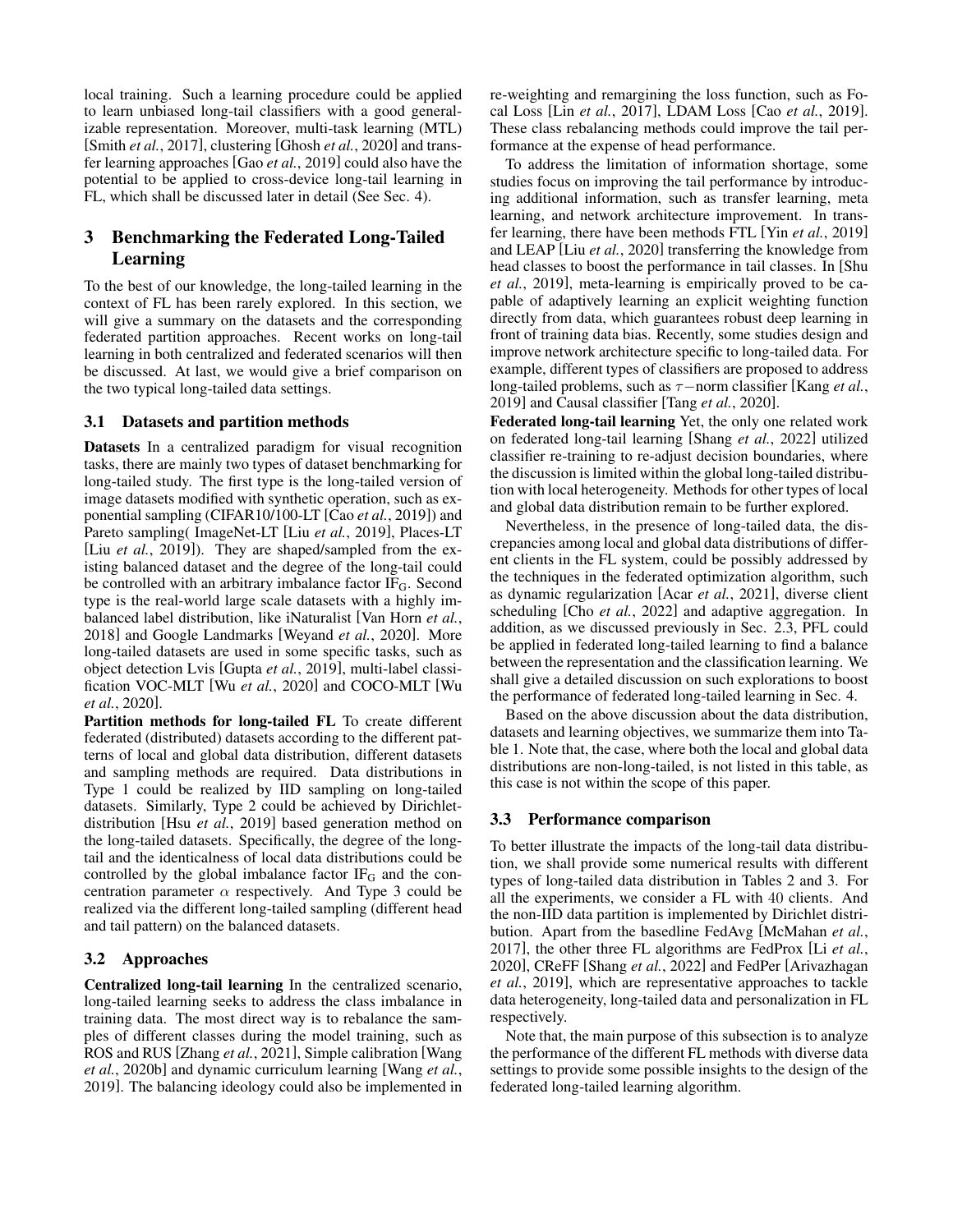<span id="page-4-1"></span>

|              |                          | Non-LT (IF <sub>G</sub> = 1) |               | $IF_G = 10$              |            | $IF_G = 50$   |                          |            | $IF_G = 100$  |                          |            |               |
|--------------|--------------------------|------------------------------|---------------|--------------------------|------------|---------------|--------------------------|------------|---------------|--------------------------|------------|---------------|
| Data Setting | IID                      | $Non-IID$                    |               | IID<br>$Non-IID$         |            | IID           | $Non-IID$                |            | <b>IID</b>    | $Non-IID$                |            |               |
|              | $\overline{\phantom{0}}$ | $\alpha = 1$                 | $\alpha$ =0.5 | $\overline{\phantom{0}}$ | $\alpha=1$ | $\alpha$ =0.5 | $\overline{\phantom{a}}$ | $\alpha=1$ | $\alpha$ =0.5 | $\overline{\phantom{0}}$ | $\alpha=1$ | $\alpha$ =0.5 |
| FedAvg       | 0.9331                   | 0.9257                       | 0.9151        | 0.8771                   | 0.8661     | 0.8545        | 0.7871                   | 0.7756     | 0.7465        | 0.7353                   | 0.7253     | 0.6916        |
| FedProx      | 0.9372                   | 0.9290                       | 0.9221        | 0.8741                   | 0.8730     | 0.8545        | 0.7751                   | 0.7499     | 0.7550        | 0.7105                   | 0.7092     | 0.6935        |
| <b>CReFF</b> | 0.9432                   | 0.9344                       | 0.9262        | 0.8875                   | 0.8661     | 0.8493        | 0.8035                   | 0.7846     | 0.7264        | 0.7275                   | 0.7051     | 0.6921        |
| FedPer       | 0.9302                   | 0.9214                       | 0.9139        | 0.8783                   | 0.8694     | 0.8643        | 0.7633                   | 0.7503     | 0.7478        | 0.7318                   | 0.7016     | 0.6964        |

Table 2: Test accuracies of various FL methods on CIFAR-10-LT with different federated data partitions (i.e., Type 2). Results on balanced CIFAR-10 are also provided for reference and comparison.

<span id="page-4-2"></span>

| Local Setting | $IFL = 10$ | $IFL = 50$ | $IFL = 100$ |
|---------------|------------|------------|-------------|
| FedAvg        | 0.8805     | 0.8391     | 0.8361      |
| FedProx       | 0.8909     | 0.8551     | 0.8419      |
| <b>CReFF</b>  | 0.8974     | 0.8646     | 0.8422      |
| FedPer        | 0.8950     | 0.8561     | 0.8421      |

Table 3: Test accuracies on CIFAR-10 with different local longtailed distributions (i.e.,Type 3).

We choose two typical long-tailed data distributions in the federated setting to evaluate the performance. In Table [2,](#page-4-1) we give tha results on both the IID and non-IID data settings built upon the global long-tailed dataset CIFAR-10-LT with different imbalance factors 10, 50 and 100. For non-IID data partition, we use Dirichlet distribution-based sampling method with different concentration parameter  $\alpha$  to control the degree of data heterogeneity. To better demonstrate the impacts of the long-tailed data distribution, we also include a group of experiment results on the (balanced) CIFAR-10 for reference. In Table [3,](#page-4-2) results on CIFAR-10 are provided, where we consider sample different long-tailed local data distributions (i.e., different head-tail distribution) with the same imbalance factor IF<sub>L</sub>. See Figure [2\(](#page-2-0)C) for an overview.

For the results in Tables [2](#page-4-1) and [3,](#page-4-2) best test accuracies of all algorithms present a descending sort pattern from the left to right, as the degree of the long-tail and heterogeneity is increasing. Interestingly, the federated optimization methods FedProx outperforms FedAvg in the non-long-tailed setting, while it tends to underperform with global long-tailed data in some settings. As a specific method to tackle long-tailed data, CReFF can achieve best results among all four algorithms in most of settings, but it has lower accuracy performances than FedProx with more heterogeneous data distribution. With regard to the PFL methods, our preliminary results illustrate that personalization method outperforms in most of the longtailed data settings, especially in settings of Table [3](#page-4-2) (i.e., diverse local long-tailed distributions in Type 2).

The numerical results indicate that, PFL methods have the potential to enhance the performance without any specialized long-tailed learning techniques. More importantly, the preliminary results also demonstrate the feasibility and possibility to re-purpose the federated optimization and PFL methods with centralized long-tailed learning approaches in federated scenarios.

## <span id="page-4-0"></span>4 Future Trends and Research Opportunities

Based on the above experimental results and discussions of the federated long-tailed learning, we envision the following directions and opportunities towards the robust and communication-efficient federated long-tailed learning algorithms, architectures and analysis.

- Incorporate PFL ideas for better federated long-tail learning. As a promising technique, PFL could possibly boost the training performance of federated long-tailed learning with centralized long-tailed learning methods. How to balance the global shared knowledge with local perosnalized knowledge could be incorporated into the design of the representation learning and classification architectures in federated long-tailed learning. Moreover, it would be promising to explore the incorporation of the model-based and data-based PFL approaches [\[Tan](#page-6-11) *et al.*[, 2022\]](#page-6-11) with the long-tailed learning.
- Hierarchical FL architectures. In the presence of diverse data distributions, we may consider to group clients with similar long-tail distributional statistics into clusters to jointly learn cluster-level personalized models or conduct cluster-level MTL [\[Sattler](#page-5-17) *et al.*, 2020]. However, the design of a privacy-preserving clustering method remains to be further investigated.
- Re-purpose of existing federated optimization methods. Local long-tailed data distribution could be regarded as an extremely imbalanced case of data heterogeneity. Hence, how to re-purpose the federated optimization algorithm in the presence of the long-tailed data could be further explored. It would be another open question to develop a heterogeneity-agnostic federated optimization framework. Moreover, MTL-based longtailed learning could also be a potential approach to address the heterogeneous long-tailed distributions in FL.
- Design better data partition/sampling schemes or more representative datasets. In addition to the several real-world long-tailed datasets, most of the current work use the long-tailed version of the popular image datasets. Although this method could use the pre-determined imbalance factor  $IF_G$  to control the imbalance, it would also discard a large amount of samples when following the widely-used exponential and Pareto sampling methods. Therefore, the degradation of the performance could also be partially attributed to the small dataset size,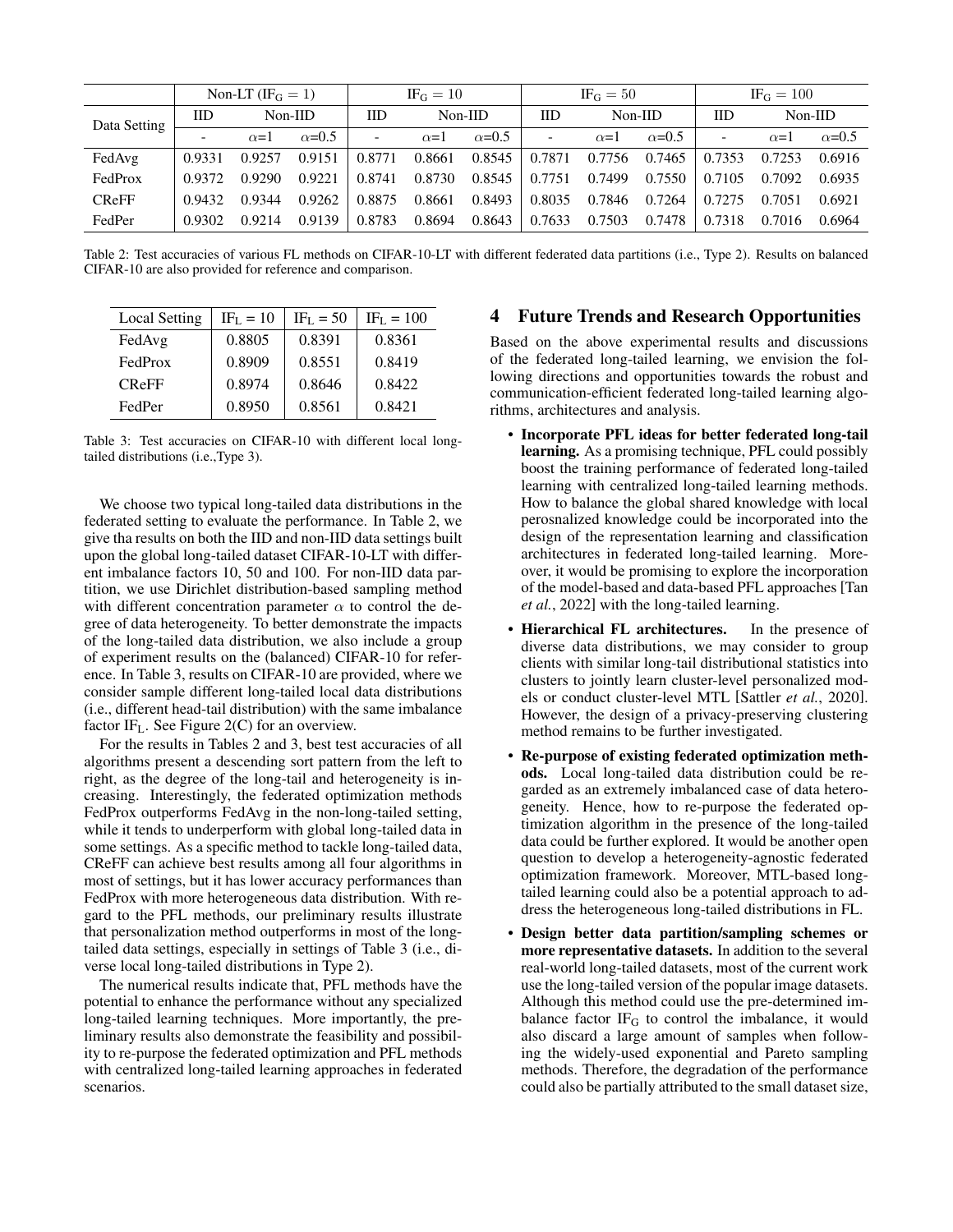especially for scenarios with a larger imbalance factor in federated settings. How to mitigate such negative impacts should be further investigated. Meanwhile, future research could also leverage on real-world scenarios, such as medical images or autonomous cars, to provide more representative and convincing federated longtailed learning dataset.

## 5 Concluding Remarks

In this paper, we introduce the federated long-tailed learning task, a general setting motivated by real-world applications but rarely studied in previous research. We characterize three types of F-LT learning settings with diverse local and global long-tailed data distributions. The benchmark results with multiple federated learning architectures suggest that substantial future work is needed for better F-LT. In addition, we highlight the potential techniques and possible trajectories of research towards federated long-tailed learning with real-world data.

## References

- <span id="page-5-15"></span>[Acar *et al.*, 2021] Durmus Alp Emre Acar, Yue Zhao, Ramon Matas Navarro, Matthew Mattina, Paul N Whatmough, and Venkatesh Saligrama. Federated learning based on dynamic regularization. *arXiv preprint arXiv:2111.04263*, 2021.
- <span id="page-5-2"></span>[Andreux *et al.*, 2020] Mathieu Andreux, Jean Ogier du Terrail, Constance Beguier, and Eric W Tramel. Siloed federated learning for multi-centric histopathology datasets. In *Domain Adaptation and Representation Transfer, and Distributed and Collaborative Learning*, pages 129–139. Springer, 2020.
- <span id="page-5-7"></span>[Arivazhagan *et al.*, 2019] Manoj Ghuhan Arivazhagan, Vinay Aggarwal, Aaditya Kumar Singh, and Sunav Choudhary. Federated learning with personalization layers. *arXiv preprint arXiv:1912.00818*, 2019.
- <span id="page-5-1"></span>[Bonawitz *et al.*, 2019] Keith Bonawitz, Hubert Eichner, Wolfgang Grieskamp, Dzmitry Huba, Alex Ingerman, Vladimir Ivanov, Chloe Kiddon, Jakub Konečný, Stefano Mazzocchi, Brendan McMahan, et al. Towards federated learning at scale: System design. *Proceedings of Machine Learning and Systems*, 1:374–388, 2019.
- <span id="page-5-10"></span>[Cao *et al.*, 2019] Kaidi Cao, Colin Wei, Adrien Gaidon, Nikos Arechiga, and Tengyu Ma. Learning imbalanced datasets with label-distribution-aware margin loss. In *Advances in Neural Information Processing Systems*, 2019.
- <span id="page-5-16"></span>[Cho *et al.*, 2022] Yae Jee Cho, Jianyu Wang, and Gauri Joshi. Client selection in federated learning: Convergence analysis and power-of-choice selection strategies. In *Artificial intelligence and statistics*, 2022.
- <span id="page-5-9"></span>[Gao *et al.*, 2019] Dashan Gao, Yang Liu, Anbu Huang, Ce Ju, Han Yu, and Qiang Yang. Privacy-preserving heterogeneous federated transfer learning. In *2019 IEEE International Conference on Big Data (Big Data)*, pages 2552–2559. IEEE, 2019.
- <span id="page-5-8"></span>[Ghosh *et al.*, 2020] Avishek Ghosh, Jichan Chung, Dong Yin, and Kannan Ramchandran. An efficient framework for clustered federated learning. *Advances in Neural Information Processing Systems*, 33:19586–19597, 2020.
- <span id="page-5-12"></span>[Gupta *et al.*, 2019] Agrim Gupta, Piotr Dollar, and Ross Girshick. Lvis: A dataset for large vocabulary instance segmentation. In *Proceedings of the IEEE/CVF conference on computer vision and pattern recognition*, pages 5356–5364, 2019.
- <span id="page-5-13"></span>[Hsu *et al.*, 2019] Tzu-Ming Harry Hsu, Hang Qi, and Matthew Brown. Measuring the effects of non-identical data distribution for federated visual classification. *arXiv preprint arXiv:1909.06335*, 2019.
- <span id="page-5-5"></span>[Kang *et al.*, 2019] Bingyi Kang, Saining Xie, Marcus Rohrbach, Zhicheng Yan, Albert Gordo, Jiashi Feng, and Yannis Kalantidis. Decoupling representation and classifier for long-tailed recognition. In *International Conference on Learning Representations*, 2019.
- <span id="page-5-4"></span>[Karimireddy et al., 2020] Sai Praneeth Karimireddy, Satyen Kale, Mehryar Mohri, Sashank Reddi, Sebastian Stich, and Ananda Theertha Suresh. Scaffold: Stochastic controlled averaging for federated learning. In *International Conference on Machine Learning*, pages 5132–5143. PMLR, 2020.
- <span id="page-5-3"></span>[Li *et al.*, 2020] Tian Li, Anit Kumar Sahu, Manzil Zaheer, Maziar Sanjabi, Ameet Talwalkar, and Virginia Smith. Federated optimization in heterogeneous networks. *Proceedings of Machine Learning and Systems*, 2:429–450, 2020.
- <span id="page-5-6"></span>[Lin et al., 2017] Tsung-Yi Lin, Priya Goyal, Ross Girshick, Kaiming He, and Piotr Dollár. Focal loss for dense object detection. In *Proceedings of the IEEE international conference on computer vision*, pages 2980–2988, 2017.
- <span id="page-5-11"></span>[Liu et al., 2019] Ziwei Liu, Zhongqi Miao, Xiaohang Zhan, Jiayun Wang, Boqing Gong, and Stella X. Yu. Largescale long-tailed recognition in an open world. In *IEEE Conference on Computer Vision and Pattern Recognition (CVPR)*, 2019.
- <span id="page-5-14"></span>[Liu *et al.*, 2020] Jialun Liu, Yifan Sun, Chuchu Han, Zhaopeng Dou, and Wenhui Li. Deep representation learning on long-tailed data: A learnable embedding augmentation perspective. In *Proceedings of the IEEE/CVF Conference on Computer Vision and Pattern Recognition*, pages 2970–2979, 2020.
- <span id="page-5-0"></span>[McMahan *et al.*, 2017] Brendan McMahan, Eider Moore, Daniel Ramage, Seth Hampson, and Blaise Aguera y Arcas. Communication-efficient learning of deep networks from decentralized data. In *Artificial intelligence and statistics*, pages 1273–1282. PMLR, 2017.
- <span id="page-5-17"></span>[Sattler *et al.*, 2020] Felix Sattler, Klaus-Robert Müller, and Wojciech Samek. Clustered federated learning: Modelagnostic distributed multitask optimization under privacy constraints. *IEEE transactions on neural networks and learning systems*, 32(8):3710–3722, 2020.